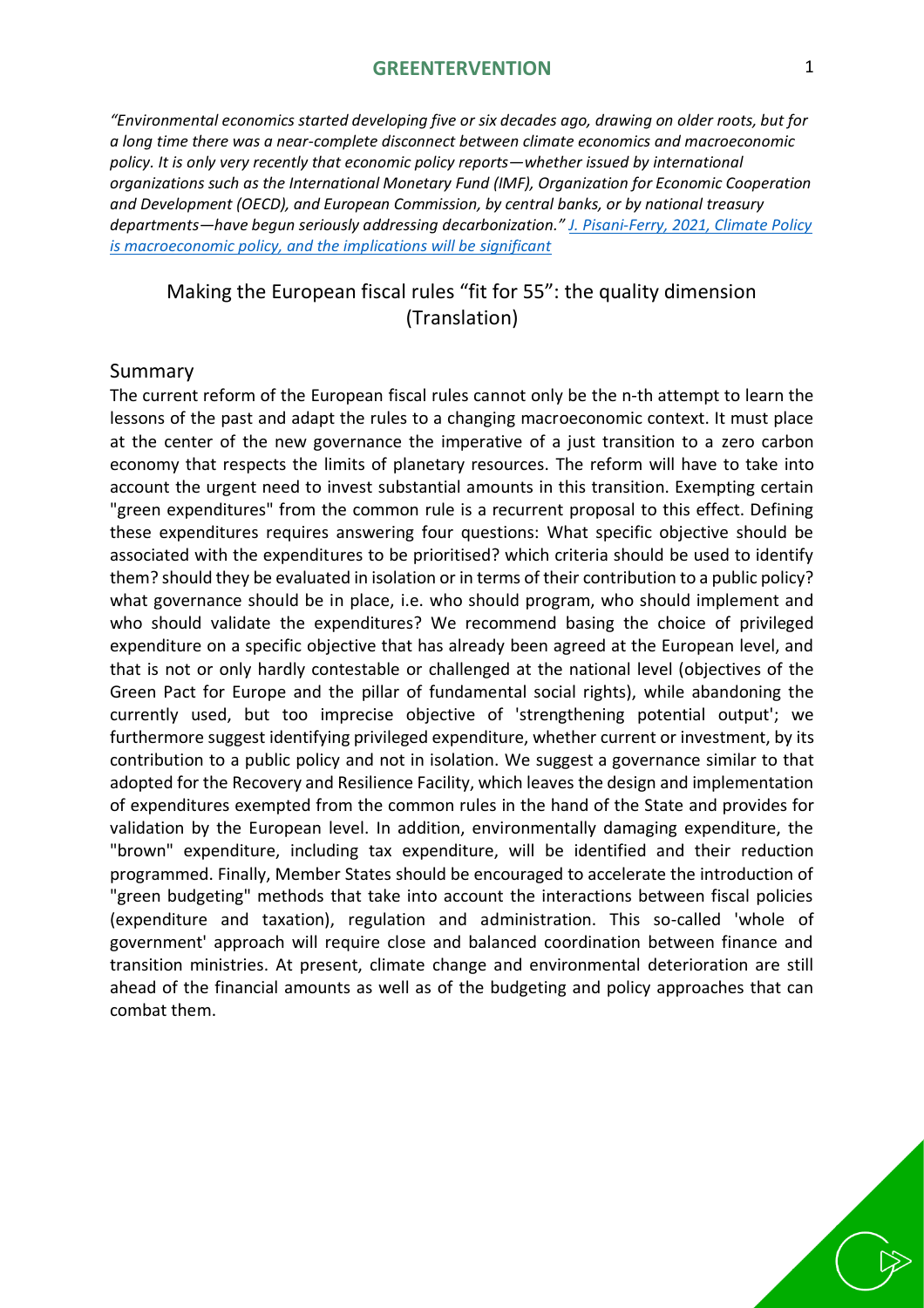### **GREENTERVENTION** 2

## <span id="page-1-0"></span>Introduction

The ongoing reform of European fiscal rules initiated by the European Commission just before the COVID crisis broke<sup>1</sup> cannot be the n-th attempt<sup>2</sup> to learn from the past and adapt the rules to a changing macroeconomic context. It will have to integrate a reflection on the responsibility and functions of European and national fiscal policies to achieve the objectives of the Green Pact for Europe and the urgent and overriding need to invest in climate policies, biodiversity protection and the circular economy. The imperative of environmental sustainability and just transition, in particular full decarbonisation by 2050 and rapid progress by 2030, becomes the most powerful argument and driver for the reform of the Stability Pact and the rules for the coordination of European economic and fiscal policies. Many of the proposed reforms to the Stability Pact acknowledge that economic and fiscal policies must take account of the climate emergency. They include the idea of favouring certain categories of green investments or expenditure in one way or another, notably by deducting them from the deficit or debt level relevant for implementing the rules.

Subject to their consistency and interaction with the respective reform of the deficit and debt rules, several options are on the table. They include a simple opinion of the Independent Fiscal Institution<sup>3</sup> on the sufficiency or insufficiency of public investment<sup>4</sup>, a relaxation of existing flexibility clauses<sup>5</sup>, or the full or

<sup>3</sup> As foreseen by the Stability pact

<sup>1</sup> [https://ec.europa.eu/commission/presscorner/detail/en/qanda\\_21\\_5322](https://ec.europa.eu/commission/presscorner/detail/en/qanda_21_5322)

<sup>2</sup> [https://ec.europa.eu/info/business-economy-euro/economic-and-fiscal-policy-coordination/eu-economic](https://ec.europa.eu/info/business-economy-euro/economic-and-fiscal-policy-coordination/eu-economic-governance-monitoring-prevention-correction/timeline-evolution-eu-economic-governance_en)[governance-monitoring-prevention-correction/timeline-evolution-eu-economic-governance\\_en](https://ec.europa.eu/info/business-economy-euro/economic-and-fiscal-policy-coordination/eu-economic-governance-monitoring-prevention-correction/timeline-evolution-eu-economic-governance_en)

<sup>4</sup> P. Martin, J. Pisani-Ferry, X. Ragot, 2021[, Reforming the European fiscal framework,](https://www.cae-eco.fr/en/pour-une-refonte-du-cadre-budgetaire-europeen) Technical note, Conseil d'Analyse Économique, Paris

<sup>5</sup> [European Fiscal Board, Annual Report 2020;](https://ec.europa.eu/info/sites/default/files/efb_annual_report_2020_en_1.pdf)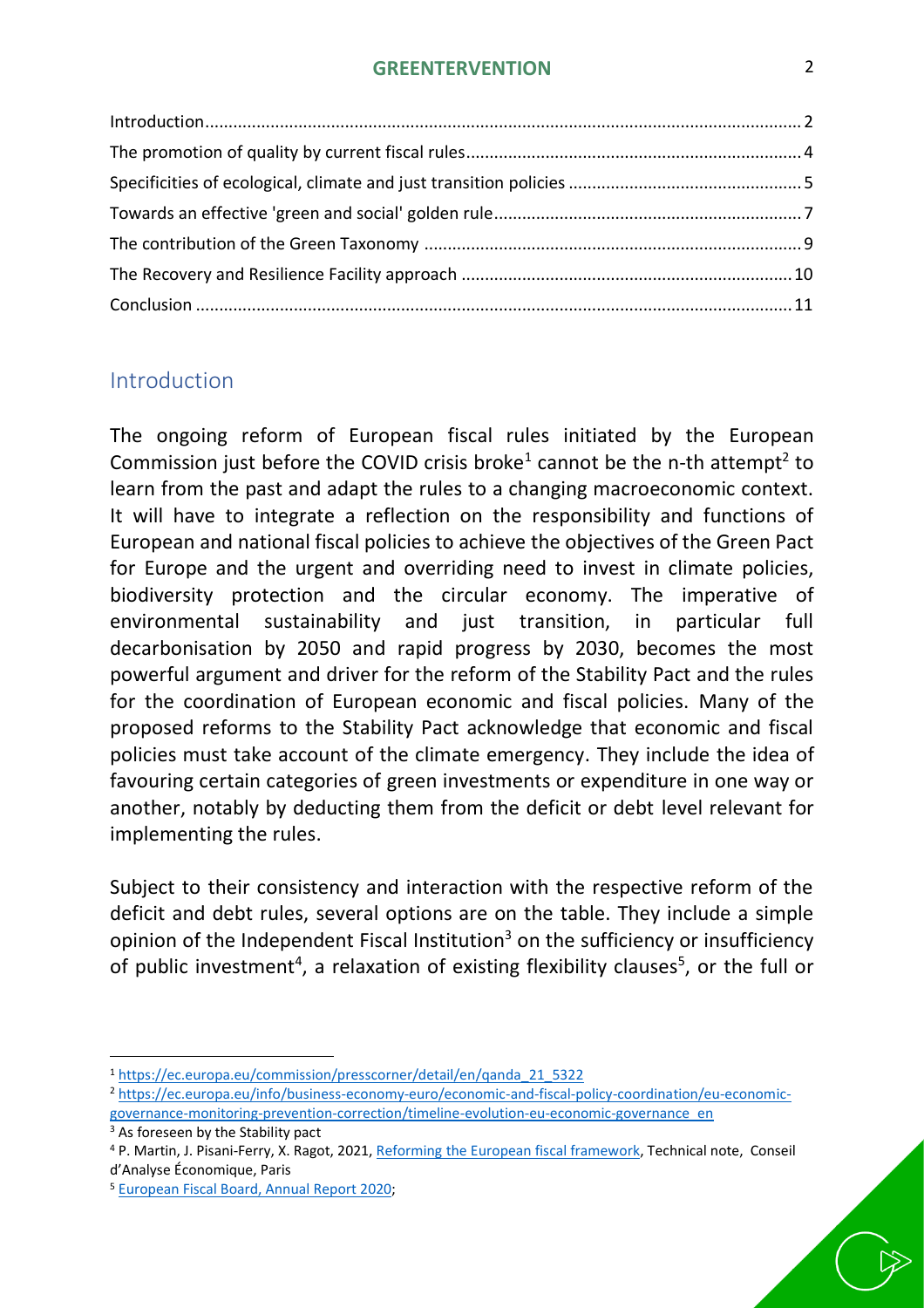partial deduction of "green" expenditure from the deficit and debt<sup>6</sup>. A recurrent proposal is to align the methods of public accounting with private accounting and to include in current expenditure and deficit calculation only depreciation and maintenance by creating a separate account for capital expenditure. In addition, there are proposals to strengthen the European budgetary capacity, either on the model of the Recovery and Resilience Facility<sup>7</sup> (with European funding but programming and implementation through the national budget) or through an increase in the EU budget itself.

Whatever technique is chosen, four questions need to be answered: what specific objective should be associated with the expenditure to be prioritised? what criteria should be used to identify them? should additional expenditure beyond the "normal" rule be conditional on other measures taken, whether fiscal, regulatory or administrative, or even on additional expenditure to ensure that budgetary spending is embedded in a consistent sector policy <sup>8</sup>? what governance should be in place, i.e. who should programme, implement and validate the expenditures?

The new fiscal rules will have to be established to meet two objectives:

- to allow, even incentive, of the financing and policies necessary for a just transition within the deadlines;
- to correctly fulfil the macroeconomic functions of public finances, while respecting the full use of resources and sustainability of public debt.

This note addresses only the first of the two points. As a reminder: global greenhouse gas emissions<sup>9</sup> are not currently on a trajectory compatible with the commitments of the Green Pact for Europe and failure to comply with the Paris agreements would lead with a high probability to unsustainable economic and social costs<sup>10</sup>, including possible irreversible breakdown scenarios. Without additional measures to those already planned, Europe's emissions are also not compatible with the 2030 commitments of a 55%

<sup>6</sup> [F. Giavazzi, V. Guerrieri, G. Lorenzoni, C.-H. Weihmuller Revising the European Fiscal Framework](https://www.governo.it/sites/governo.it/files/documenti/documenti/Notizie-allegati/Reform_SGP.pdf) [; Z. Darvas,](https://www.bruegel.org/wp-content/uploads/2021/09/PC-2021-18-0909.pdf)  G. Wolff, A green fiscal pact [: climate investments in time of fiscal consolidation](https://www.bruegel.org/wp-content/uploads/2021/09/PC-2021-18-0909.pdf)

<sup>7</sup> For example:<https://voxeu.org/article/combining-environmental-and-fiscal-sustainability>

<sup>&</sup>lt;sup>8</sup> For example, subsidizing the acquisition of an e car does not help without planning a t the same time loading stations and measures to avoid rebound effects. A rebound effect occurs when an innovation or a measure aiming at the reduction of the consumption per unit of energy or material incentivizes to use the economies realized for consuming more, in some cases with a perverse effect on energy or material use. See an explanation of the rebound effect [here.](https://esrc.ukri.org/about-us/50-years-of-esrc/50-achievements/the-rebound-effect/)

<sup>&</sup>lt;sup>9</sup> See the [report by UNEP](https://www.unep.org/resources/emissions-gap-report-2021) and [the 2021 report](https://www.ipcc.ch/report/sixth-assessment-report-working-group-i/) by the IPCC on the scientific basis of climate change

<sup>&</sup>lt;sup>10</sup> See the [special report](https://www.ipcc.ch/sr15/) by IPCC on "Global warming 1°5"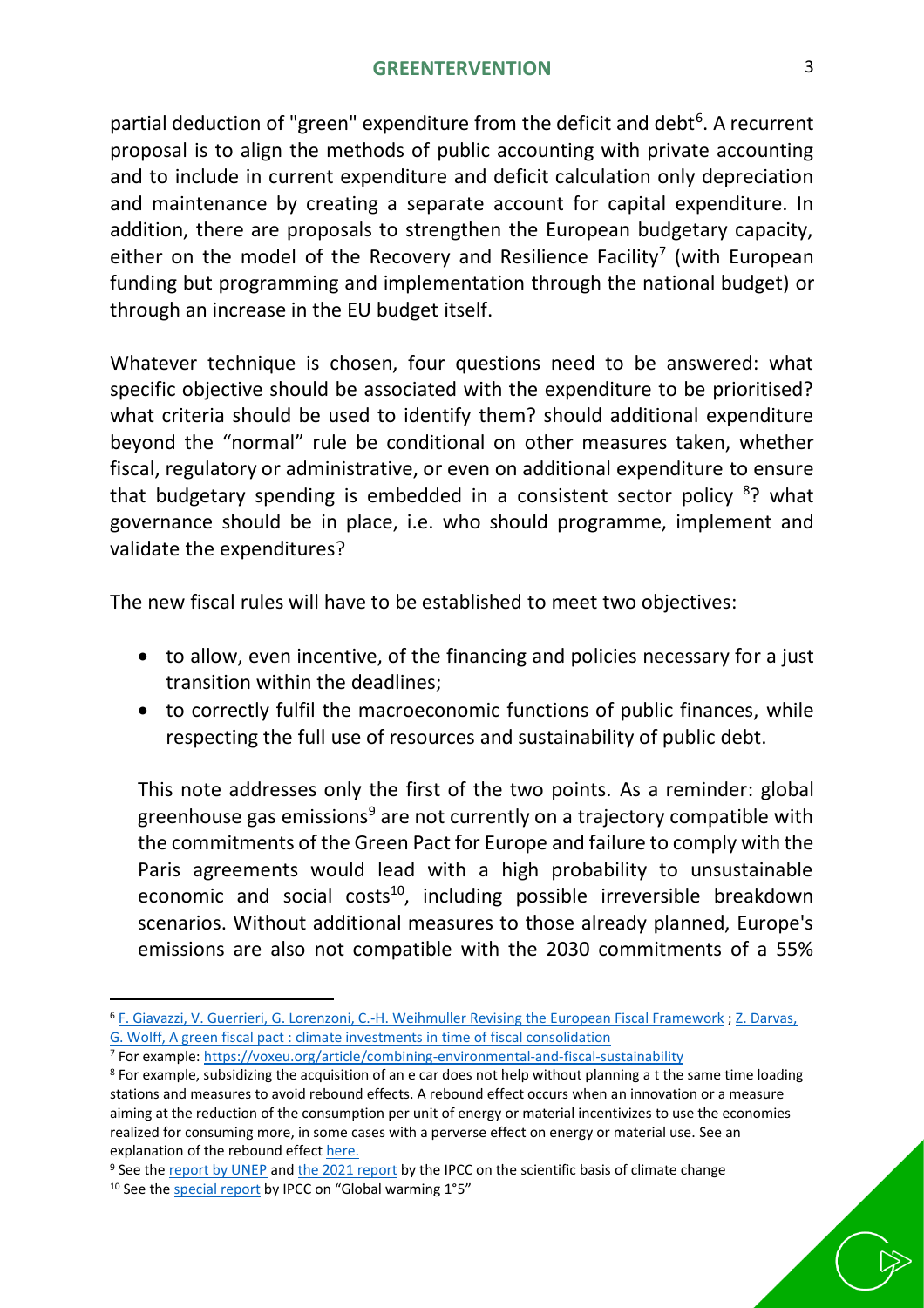reduction in GHG emissions compared to 1990 despite the drop in emissions due to the economic depression caused by the COVID epidemic<sup>11</sup>. There is no alternative to a just energy transition and, at the very least, to respecting the commitments made with the Green Pact for Europe.

# <span id="page-3-0"></span>The promotion of quality by current fiscal rules

Current fiscal rules under the Stability pact give little consideration to the "quality" of public spending, defined as its impact on the policy objectives. They focus almost exclusively on the aggregates - public deficit and debt - leaving the aspects of redistribution and resource allocation, central to national policies, in the hands of the Member States<sup>12</sup>.

However, the quality of public spending is not completely absent from present rules. The so-called structural reform and investment flexibility clauses are intended to provide an incentive to improve the quality of national economic policies and public spending. According to these clauses, the implementation of structural reforms likely to reduce public expenditure in the long term or to strengthen "potential output" can justify a temporary deviation from the deficit or expenditure target. The same applies to investments with an expected and verifiable impact on potential output and benefiting from European cofinancing.

The guide to the application of the Stability Pact<sup>13</sup> gives some examples of reforms that may legitimise a deviation from the budgetary target: pension, health insurance and public administration reforms, areas that are sensitive to national policy choices. Moreover, as "potential output" is defined essentially in relation to a "non-inflationary" unemployment rate, the structural reforms that can be mainly considered in addition to the above mainly target the labour market aiming at greater flexibility.

The current definition of the reforms and expenditures that can justify a deviation from the rule is therefore based on arguments that have nothing to do with a social and ecological transition. The objective of "just transition" and the consequences of climate change are outside the scope of the budgetary rules as defined in the Pact's implementation guide. This judgement is

<sup>&</sup>lt;sup>11</sup> See [the report of the European Agency for Environment,](https://www.eea.europa.eu/publications/trends-and-projections-in-europe-2021) P. 18

<sup>12</sup> European Fiscal Board 2019, Assessment of EU fiscal rules and 2020, Annual report

<sup>13</sup> [Vade me cum](https://ec.europa.eu/info/publications/vade-mecum-stability-and-growth-pact-2019-edition_en)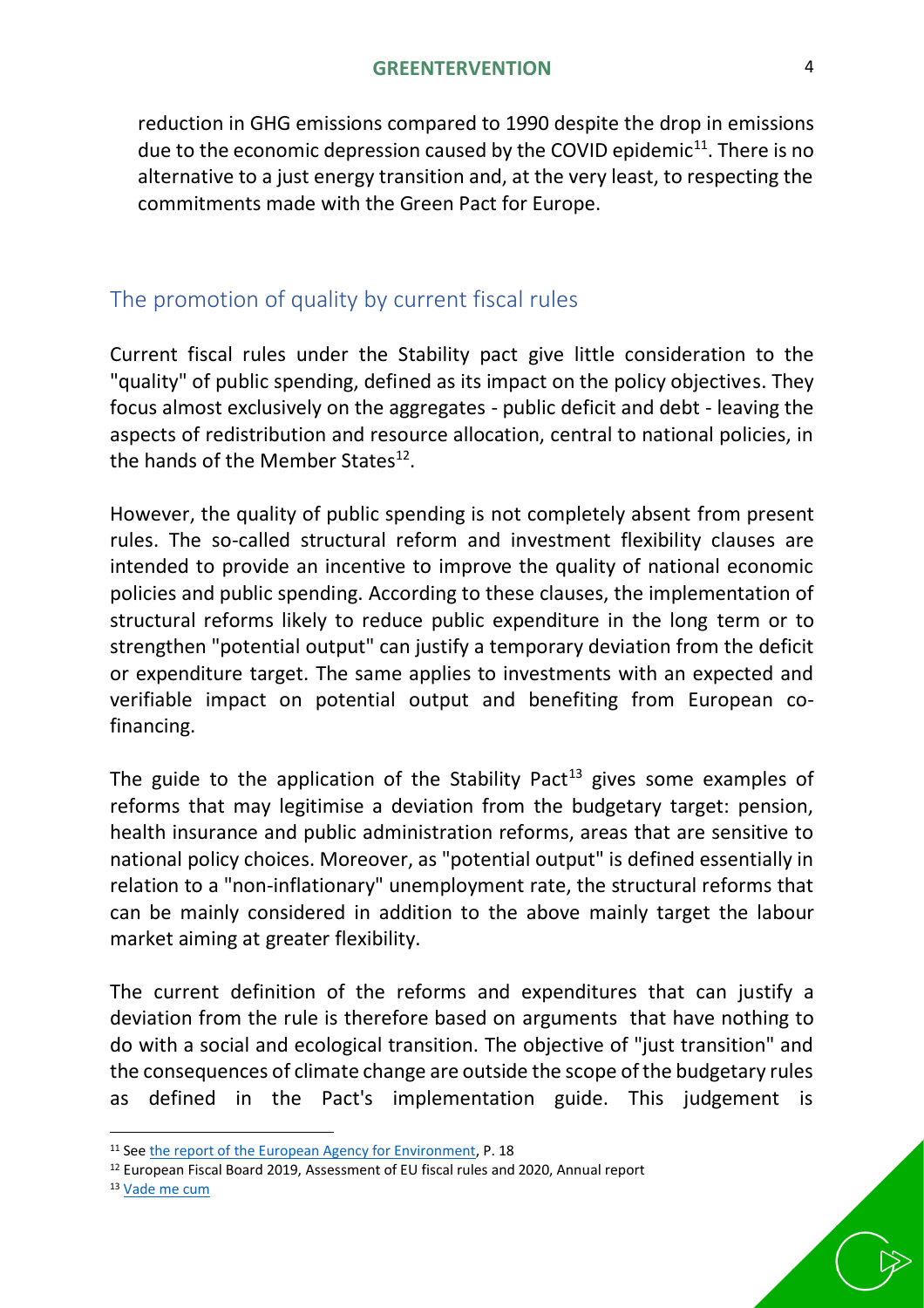notwithstanding the signals of a political inflexion taking better account of the social question, such as the Porto declaration in May 2021 or the adoption of the European pillar of social rights. Ensuring the coherence between the objectives of a just transition and the "quality" dimension of the Stability pact is a task that remains to be done.

These flexibility clauses have been formally used in very few cases. In addition to the resistance of national authorities to follow European recommendations on subjects at the heart of national political debates, there are two technical reasons for this: firstly, the conditions set and the deviations allowed are such that their value is limited from a quantitative point of view; secondly, the poor ability to estimate the impact of a reform or investment on potential output has been recognised. The search for an agreement on this estimate is therefore likely to be quickly referred to the political level $^{14}$ . This second reason is not surprising: "potential output" is an unobservable variable and its estimation raises many methodological problems<sup>15</sup>. It is therefore difficult, and from the point of view of good scientific method impossible, to "verify" the impact of a reform or an investment on it.

## <span id="page-4-0"></span>Specificities of ecological, climate and just transition policies

The paradigm and macroeconomic models on which budgetary rules are currently based do not allow to address adequately the transition that is needed. There is no doubt that transition and transition policies will have a significant impact on the variables usually looked at by "macroeconomists", notably on private and public investment or on GDP. But this does not mean that climate policies can be forced into the mould of this paradigm and these models. These have been designed and developed in ignorance or neglect of the planetary boundaries and transformations imposed by climate change and climate policies. Climate policies differ from what is yet commonly considered macroeconomic policy in several ways:

• The climate crisis and transition policies tend to reinforce inequalities. Inequalities relate to the respective contribution of social groups to greenhouse gas emissions, to their vulnerability and their capacity to adapt to impact of climate change, as well as the impact of transition policies on real incomes and jobs. The impact of climate change and

<sup>&</sup>lt;sup>14</sup> As it has been the case for the method of estimation of the potential output itself that has been contested at the ministerial level.

<sup>&</sup>lt;sup>15</sup> See for an explanation of the role of potential output in EU fiscal surveillance [a contribution by EC officials](https://voxeu.org/article/potential-output-and-eu-fiscal-surveillance) and for a criti[c Tooze.](https://socialeurope.eu/output-gap-nonsense)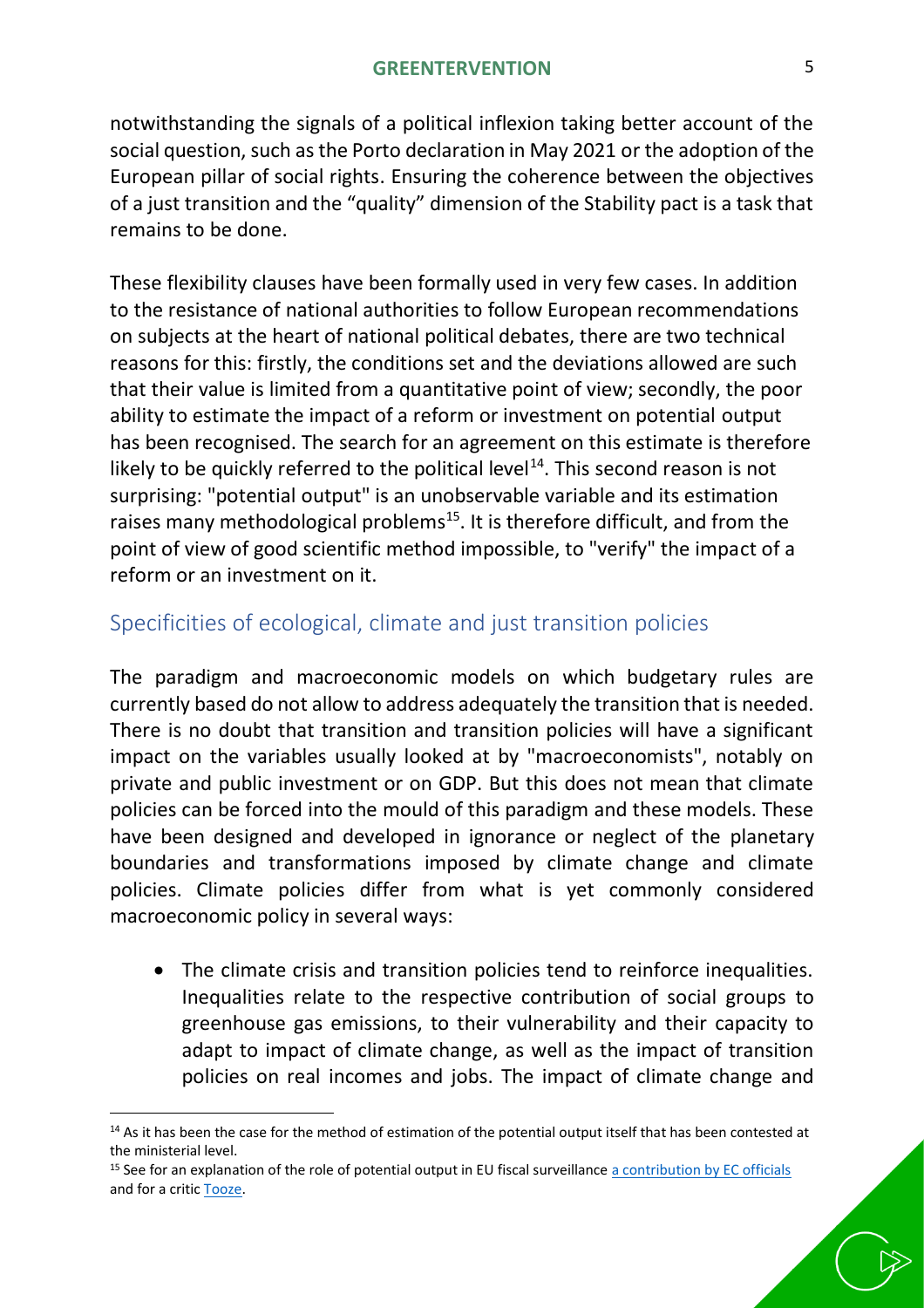policies will also differ from region to region and according to economic activities: whether it be progressive erosion, declining land productivity, rising sea levels, disappearing glaciers or the resurgence of extreme events, floods, fires, water stress, extreme heat events.

- Decarbonation policies are characterised by a much longer time horizon than is usually used in macroeconomic policies<sup>16</sup>.
- Their results are measured by material indicators, in particular energy indicators (greenhouse gas emissions, share of renewable energies) or indicators closely linked to energy consumption (transfer in t/km of freight from road to rail), which are outside the scope of the macroeconomic models currently used as a basis for decision-making and which deal mainly with monetary variables from national accounting. The models do not integrate, or do not adequately integrate, the physical risks associated with the resurgence of extreme weather events and the effects of global warming $^{17}$ .
- They are designed at sector level (In particular, energy, transport, industry, agriculture and buildings). The transformation of each sector will continue to require specific public interventions for many years to come, even if a gradual move towards cross-cutting policies, including a single carbon price, can be expected<sup>18</sup>. These interventions<sup>19</sup> combine 1) measures that increase the cost of emitting greenhouse gas (GHG), whether through regulation, taxation, a right to emit or a reduction in subsidies; 2) investments in public buildings, public and/or regulated energy distribution or transport networks that will shape consumer preferences and reduce costs of decarbonated energy; 3) support for private investment, research and development, adaptation to climate change and professional training; 4) social transfers to compensate the vulnerable losers not in the situation to adapt.

<sup>&</sup>lt;sup>16</sup> The time horizon for the deficit and debt target of the European budgetary rules is 3 years

<sup>&</sup>lt;sup>17</sup> It is one of the conclusions of the Strategy Review of the ECB Evolution of the ECB's analytical framework, [Occasional Paper Series , N° 277, September 2021.](https://www.ecb.europa.eu/pub/pdf/scpops/ecb.op277~a3fc2dd56e.en.pdf) See also for the lack of production in the mainstream literature on this subjec[t N. Stern and A. Oswald](https://voxeu.org/article/why-are-economists-letting-down-world-climate-change) ; on the systematic and absurd undervaluation of climate risks for the economy, including by group 3 of the IPCC (economists) see [S. Keen](https://profstevekeen.medium.com/economic-failures-of-the-ipcc-process-e1fd6060092e) or [A. Grandjean.](https://alaingrandjean.fr/2021/02/25/changement-climatique-de-pib/) See also the blog post by [Greentervention](https://greentervention.org/2020/10/07/eng-fr-la-representation-de-la-question-climatique-par-la-commission-europeenne-un-biais-contre-productif/)

 $18$  The need to differentiate policies according to sectors or sub-sectors is explained by a) inequalities in the availability of alternative non-carbon goods or services, including lack of infrastructure, resulting in substantial differences in carbon price elasticity b) actors' time horizons that are incompatible with proper consideration of the long-term benefits of "green" investment c) liquidity or debt constraints d) slow and different evolution of preferences from one sector to another

<sup>&</sup>lt;sup>19</sup> IMF, [note to the Group of Twenty, Reaching net zero emissions](https://www.imf.org/external/np/g20/pdf/2021/062221.pdf)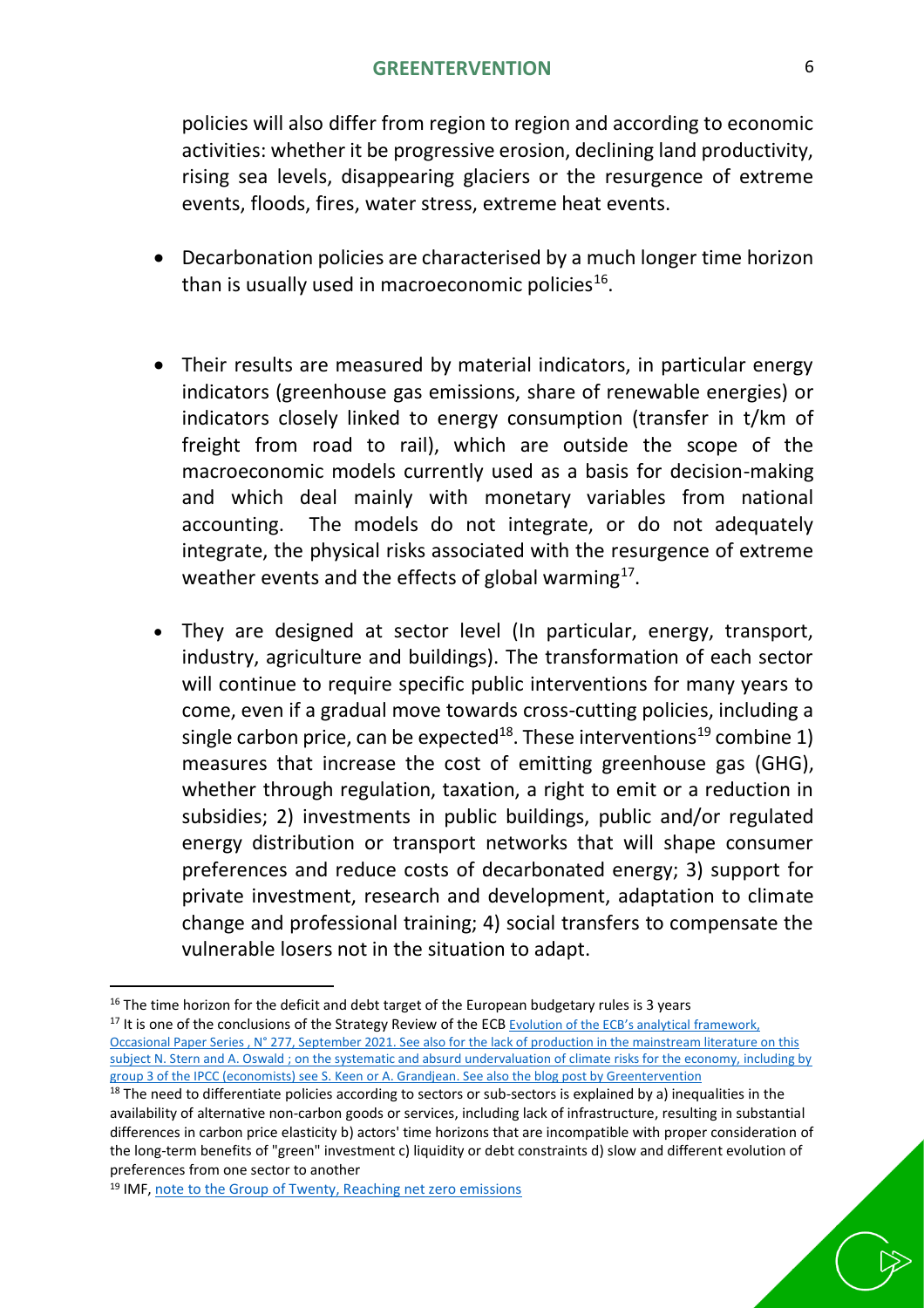- They aim at transformations of the structures of the economy, consumer preferences and production processes of an unprecedented scale and untested nature likely to depreciate the relevance of macroeconomic aggregates and, in any case, to destabilise the relationships between them $^{20}$ .
- Their implementation will often be under a "trial and error" regime due to the uncertainties of actors' reactions to novel policies.

# <span id="page-6-0"></span>Towards an effective 'green and social' golden rule

A good "ecological and social" golden rule shall give a favoured treatment to expenditures aiming at accelerating the transition. Such a rule should also increase the coherence between fiscal policies and energy transition policies as they are or should be reflected in National Energy and Climate Plans or other national "low carbon" strategies. Eight conditions can be identified:

- No longer assigning to these expenditures the indeterminate and unmeasurable objective of "potential output", but linking them to specific objectives, agreed at the European level and that are difficult to contest and can be expected to be only little contested at the national level. The pursuit of full employment policies and the European pillar of social rights, the fight against global warming, the protection of biodiversity, the objectives of the circular economy are obvious candidates even if there may be different views from one country to another on how to achieve them;
- Leave as much scope as possible for national policy choices. If a just transition to a decarbonised economy and the pursuit of other environmental objectives are required of all states, the preferred paths may differ: relying more on future innovative technologies or more on more sober consumption patterns, more or less egalitarian, relying on more or less centralised energy production, on an intensive use of public transport, on soft individual transport or on decarbonated individual cars.
- Basing the eligibility of expenditure either current or investment on its contribution to a public policy – most often at sector level -contributing to

<sup>&</sup>lt;sup>20</sup> ECB, Evolution of the ECB's analytical framework, Occasional Paper Series, N° 277, September 2021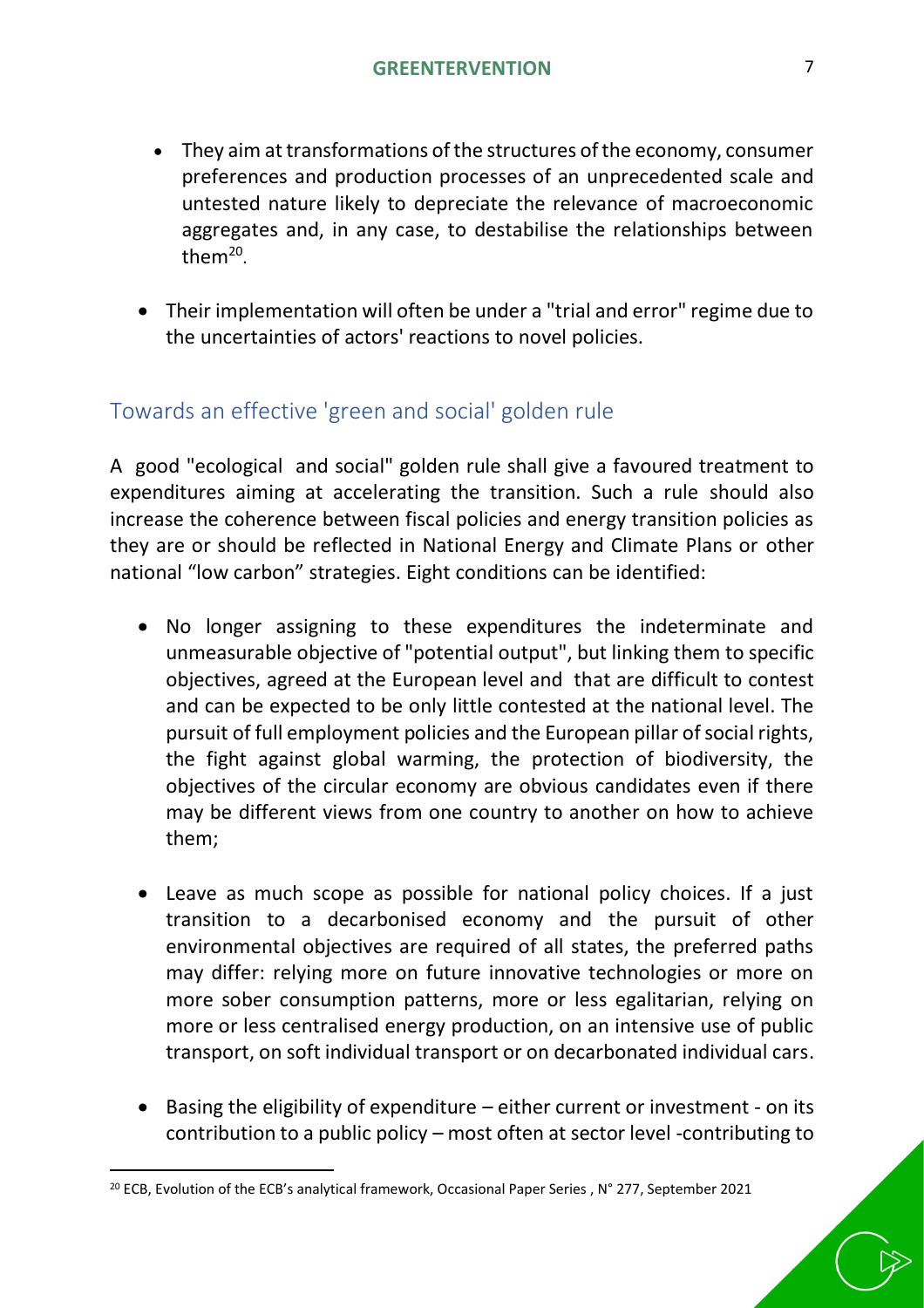the acceleration of a just transition. Taking also account of tax expenditures.

- Identify environmentally damaging ('brown') expenditure, including tax expenditure, and provide incentives to reduce it. For example, the amount of privileged expenditure could depend on a programmed reduction of such expenditure.
- Using specific and measurable indicators of results and not output indicators, products or achievements. What is to looked at is not the number of kilometres of cycle paths built, but the reduction in carbonbased transport. It is not the number of homes that have been insulated, but the actual reduction in carbon-based energy consumption. It is not the number of vocational training courses provided, but the number of employees in a doomed sector who have found a job. It is not the amount of social transfers but the reduction in the number of households suffering from precariousness.
- Extending the time horizon of budgetary programming and economic policy choices. The energy transition is a very long-term undertaking with high initial fixed investment and qualification costs. The reduction of uncertainties, for example on the sustainability of programmes to support the energy renovation of buildings, or on the choices in terms of energy production or transport infrastructure, conditions the propensity of companies and households to invest, to change their preferences and to adapt;
- Strengthen administrative capacity to design, implement and monitor policies and fight corruption. [A recent report](https://ec.europa.eu/info/business-economy-euro/economic-and-fiscal-policy-coordination/green-budgeting-eu_en) highlights that progress by Member States in introducing "green budgeting" or environmental performance budgeting methods is still very uneven, incomplete and often non-existent. [A joint OECD/IMF/European Commission report](https://ec.europa.eu/info/sites/default/files/economy-finance/cop26_en.pdf) also stresses the importance of incorporating these methods into an approach that includes all regulatory and administrative measures, even if they are not directly supported by the budget (the so-called 'whole of government' approach)
- Recognising the uncertainties inherent in public policy, the unknown of the loop economy-energy-climate, the right to make mistakes and the obligation to correct them.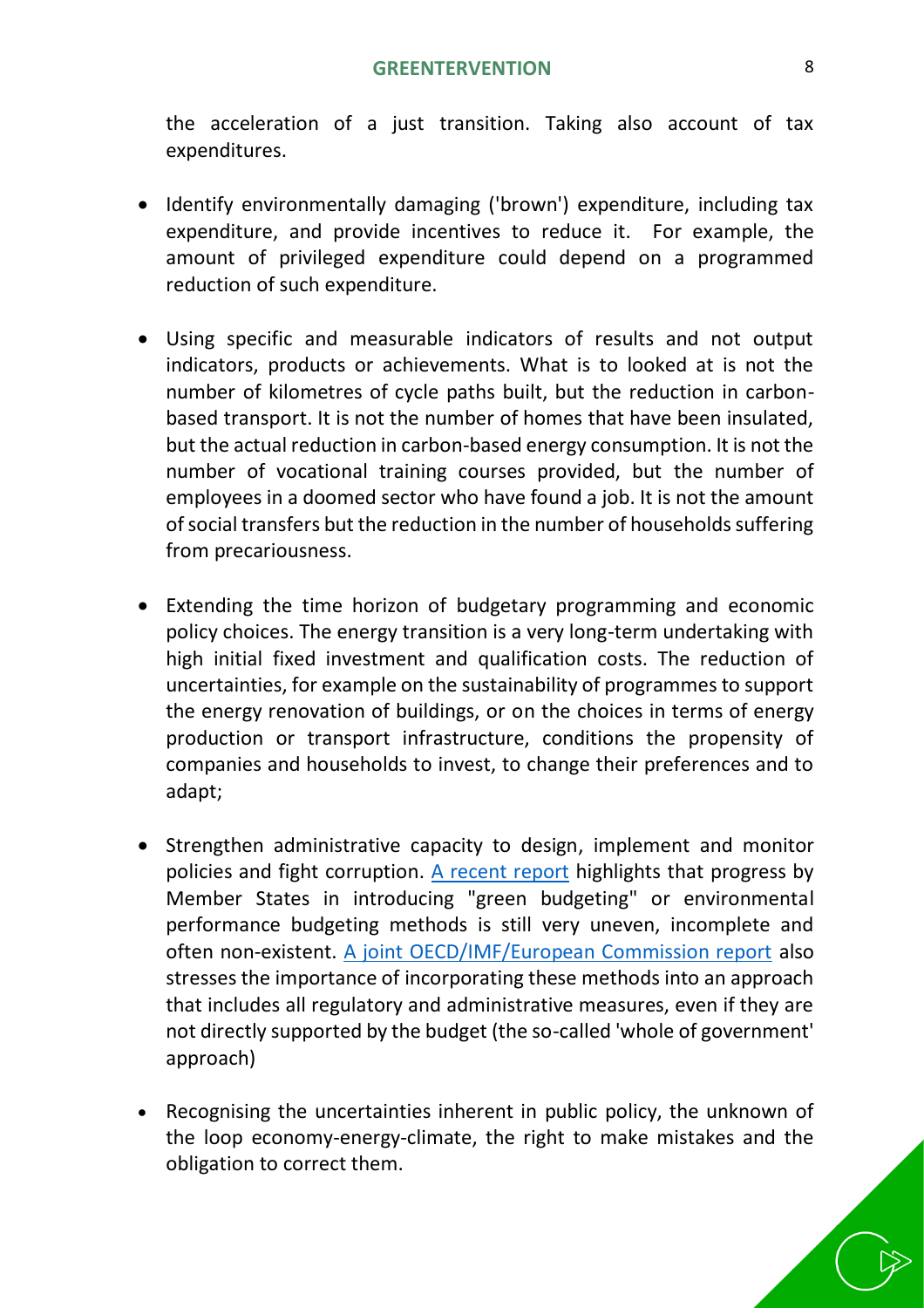## <span id="page-8-0"></span>The contribution of the Green Taxonomy

The taxonomy for sustainable finance<sup>21</sup>, the so called green taxonomy, was conceived to describe the environmental performance necessary for an economic activity to contribute to one or more of the six EU environmental objectives<sup>22</sup> without harming the others<sup>23</sup>. Its purpose is to inform companies, banks, financial issuers and investors, and policy makers of the conditions under which an economic activity is sustainable. It classifies economic activities according to strictly technical criteria based on their contribution to the achievement of environmental objectives. It distinguishes between economic activities permanently compatible with a zero carbon economy or other environmental constraints as well as absent an alternative, those whose contribution to the decarbonation is transitory as long as the damage is minimized during a transitory period. It also recognises "enabling" activities as those facilitating activities of the two previous types.

Just as a private investor will not assessthe profitability of the activity and decide to undertake it on its base, the taxonomy alone does not allow a public actor to judge the environmental effectiveness of its action, even if the activity financed meets the technical criteria. This effectiveness will generally depend on the regulatory, fiscal and financial context in which the expenditure takes place, the behaviour of the private actors concerned and possibly complementary expenditures.

Nevertheless, taxonomy has a role to play in assessing the contribution of certain public expenditures to environmental objectives. Compliance with technical criteria remains necessary whenever an economic activity is financed or cofinanced by public money, but it is not always sufficient: the material used to build an enabling infrastructure may comply with the criteria of the taxonomy, but a lasting effectiveness of this infrastructure to reduce greenhouse gas emissions depends on the intensity of its use and its conformity with the preferences of the users.

<sup>21</sup> EU Regulation 2020/852

 $22$  Climate change mitigation, climate change adaptation, the sustainable use and protection of water and marine resources, the transition to a circular economy, pollution prevention and control, the protection and restoration of biodiversity and ecosystems.

<sup>&</sup>lt;sup>23</sup> [Platform for sustainable finance](https://ec.europa.eu/info/files/220121-sustainable-finance-platform-response-taxonomy-complementary-delegated-act_en) and [European Commission](https://ec.europa.eu/info/business-economy-euro/banking-and-finance/sustainable-finance/eu-taxonomy-sustainable-activities_en)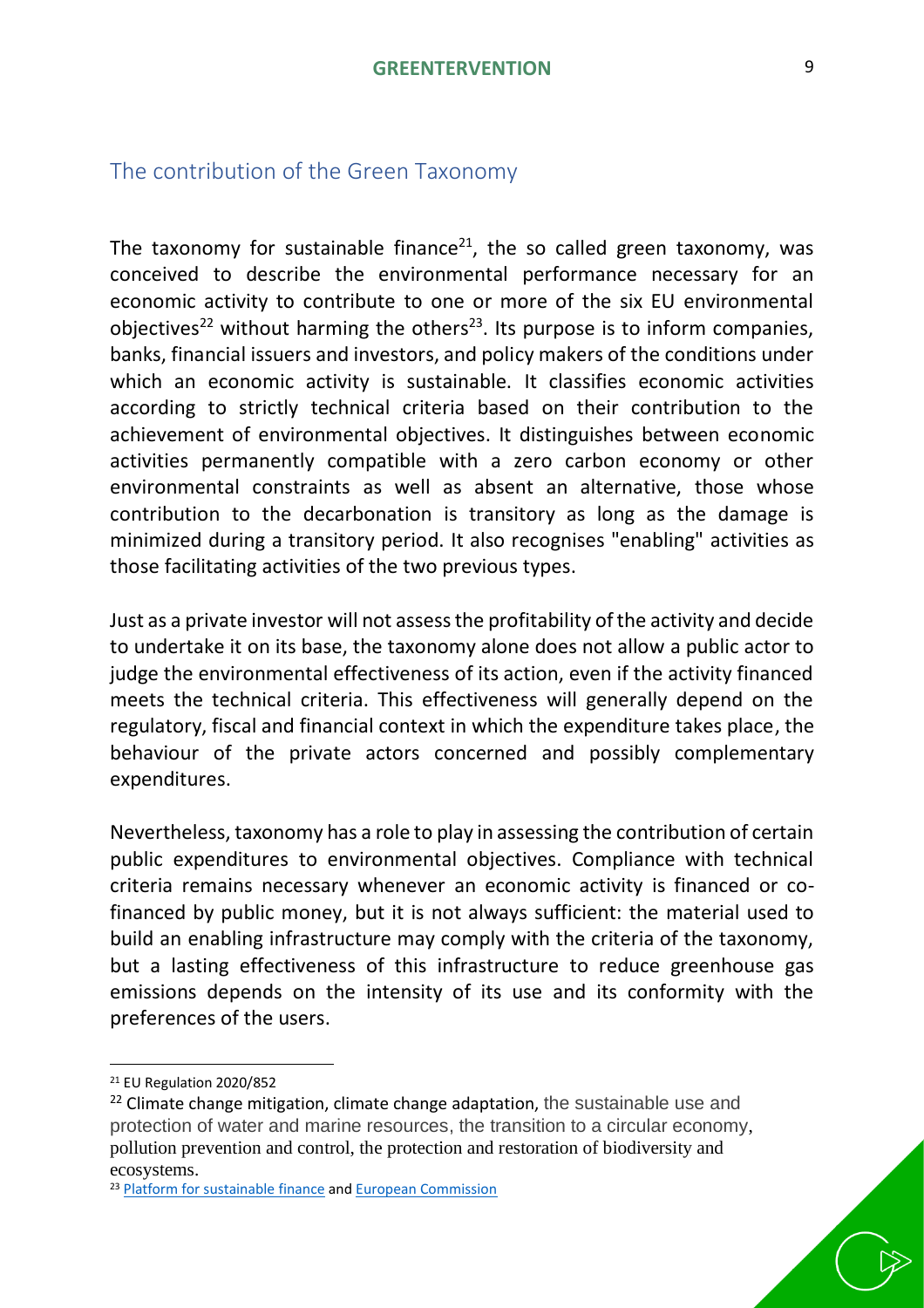# <span id="page-9-0"></span>The Recovery and Resilience Facility approach

The method chosen for the Recovery and Resilience Facility includes some of the proposals above. It links expenditure to non-financial measures ("reforms"). It puts some emphasis on implementation capacity and the fight against corruption. It links funding to specific politically agreed objectives at European level (green transition, digital transition, regional cohesion and the European pillar of social rights).

However, the ill designed objective of "strengthening the potential output" is not left out. Its governance, which leaves the design and implementation of the policy in the hands of the Member States and provides for validation of the programme at European level, seems at this stage to be a success. It could inspire the modalities of an agreement on the expenditure to be prioritised and the measures that should accompany it, provided that it does not interfere with national policy choices that are not directly linked to the specific objective pursued.

<span id="page-9-1"></span>Nevertheless, three weaknesses should be highlighted. These weaknesses can probably be explained by the urgency with which the disbursements had to be made. They include the lack of long-term budgetary programming, the use of output indicators, and not of outcome indicators as well as an evaluation of measures based on stated objectives and not on expected performance $^{24}$ . The asymmetry of information between the national decision-maker and third parties weakens the accountability. European authority in charge of validating the program and monitoring its implementation are affected as well as a political representation, civil society or social partners wishing to exercise a democratic control.



<sup>24</sup> See annex V and VI of the regulation 2021/241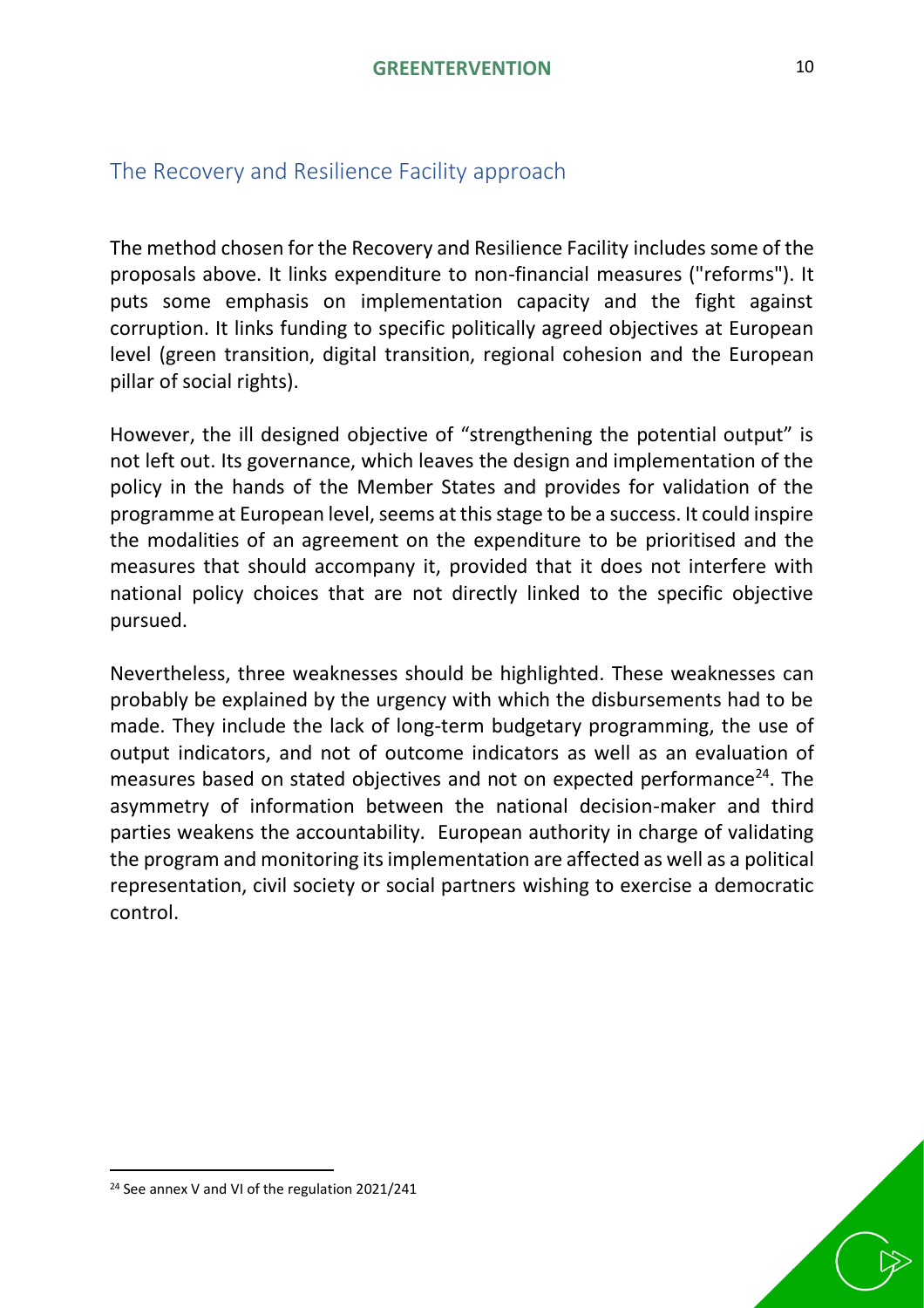## Conclusion

New budgetary rules should allow for a substantial increase in financing for the just transition objective. Macroeconomic policy reasoning must incorporate the economy-energy-climate feedback loop. And greater attention than at present must be paid to the quality of public finances. Progress in these two dimensions will determine the appropriateness of the sustainable increase in public spending that is needed in the face of the climate crisis.

Multi-annual budgetary planning must be required. Capacities for "green budgeting" and social and environmental impact assessments, including for identifying the conditions for the acceptability of changes, will need to be strengthened. In any case, close coordination and cooperation between the Ministry of Finance and sectoral ministries should be organised. The new budgetary rules should provide an incentive for states to make rapid progress in these areas. The new European budgetary rules should encourage states to make rapid progress in these areas. At present, climate change and environmental deterioration are still ahead of the amounts and budgetary methods used in finance ministries to combat them.

Some measures essential to the transition will take time to be decided: because they are heavy decisions committing the country for decades and requiring difficult informed democratic debates (power generation plants) or because they presuppose an awareness or evolution of preferences through information and consultation (urban mobility). Trial and error may also be necessary for a better understanding of behaviours or preferences, for example in the design of social transfers facilitating the acceptability of an increase in energy prices or in the diffusion of technological innovations.

But this should not be a reason to procrastinate there are low-hanging fruits to be identified and harvested in many areas, preparation for the professional retraining of employees of carbon-based industries, certain infrastructures for alternative mobility that will obviously be unavoidable, energy efficiency in